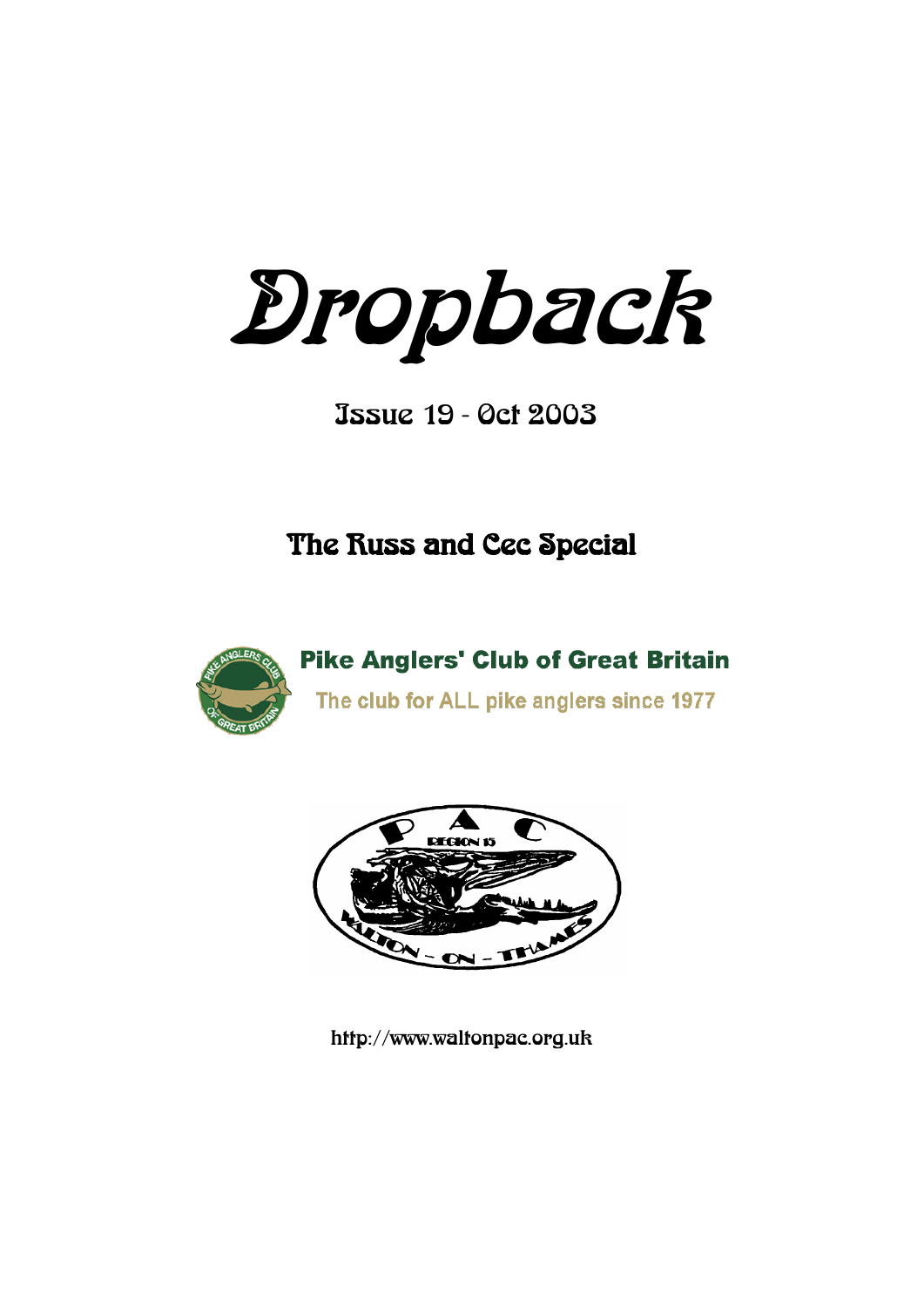#### **RO's Lines**

Well this is a bit like déjà vu, except I know I have been here before. Most of you will know by now that Tony Horwell has decided to stand down as Regional Organiser. This is for reasons, personal to him.

Tony, can I say a big thank you for all you have done over the last 12 months, if you hadn"t have stepped in I might not have been writing this.

As a result of this and the fact that no one else has volunteered to take up the reins, I find my self, once again, Regional Organiser for Walton on Thames region. Fortunately the pressures that contributed to my previously having to stand down have now gone and I feel that I can once again do the Region justice and am willing to give it my best shot.

Arrangements are in hand to book various speakers (Denis Moules is already booked for October 2004). Details of which will appear in the monthly newsletter, Pike Zone.

Both P.A.C and Region subs were/are due, depending on when you are reading this, in October. The next edition of Pike Zone (November) will only go to paid up members.

I will continue my pleas for articles for, this your Region magazine, and also the web site. If you have anything, including photos for the photo board, send them to me. I am also willing to take advertisements for items for sale, to be included in the monthly newsletter.

A strange world is it not. Recently I went out on the Thames, early on a Saturday morning, before it was light. Launched the boat and off up the river to Penton Hook. Not a soul around, not even the normal array of bivies at Laleham Park, no one on the steps near the lock, or at the little weir. On round to the back weir, looks like I"ll have it all to my self. I should be so lucky, as I turn to go up the weir stream, there in the middle of the river is the sister ship of the QE2. Yes anchored in the middle of the stream is a 35 foot motor yacht. Which looks a little strange due to the number of strange luminous green things floating around it on both sides. I soon realise that they are actually fishing, I think there were 3 blokes fishing with about 6 rods each. I moved right over to the side and went slowly past them, continuing up to the weir pool. It was still dark. I anchored up and proceeded to thrash the water to a foam, well the flow over the weir wasn't doing it! I had a small pike of about 3lbs on a white spinnerbait, my first pike on a lure in the dark. A new experience for me! As it got light a couple of young lads jumped over the fence beside the weir and climbed down onto the steps adjacent to the flow. I realised they were live baiting and in seconds were into a fish, a good one I thought, but turned out to be about 5lbs. They continued to catch fairly regularly, doing better than I was. I moved out of the weir pool and had another jack on a small plug, I foolishly left trailing over the back of the boat, honestly! That"s twice that has happened. I then anchored up with the intention of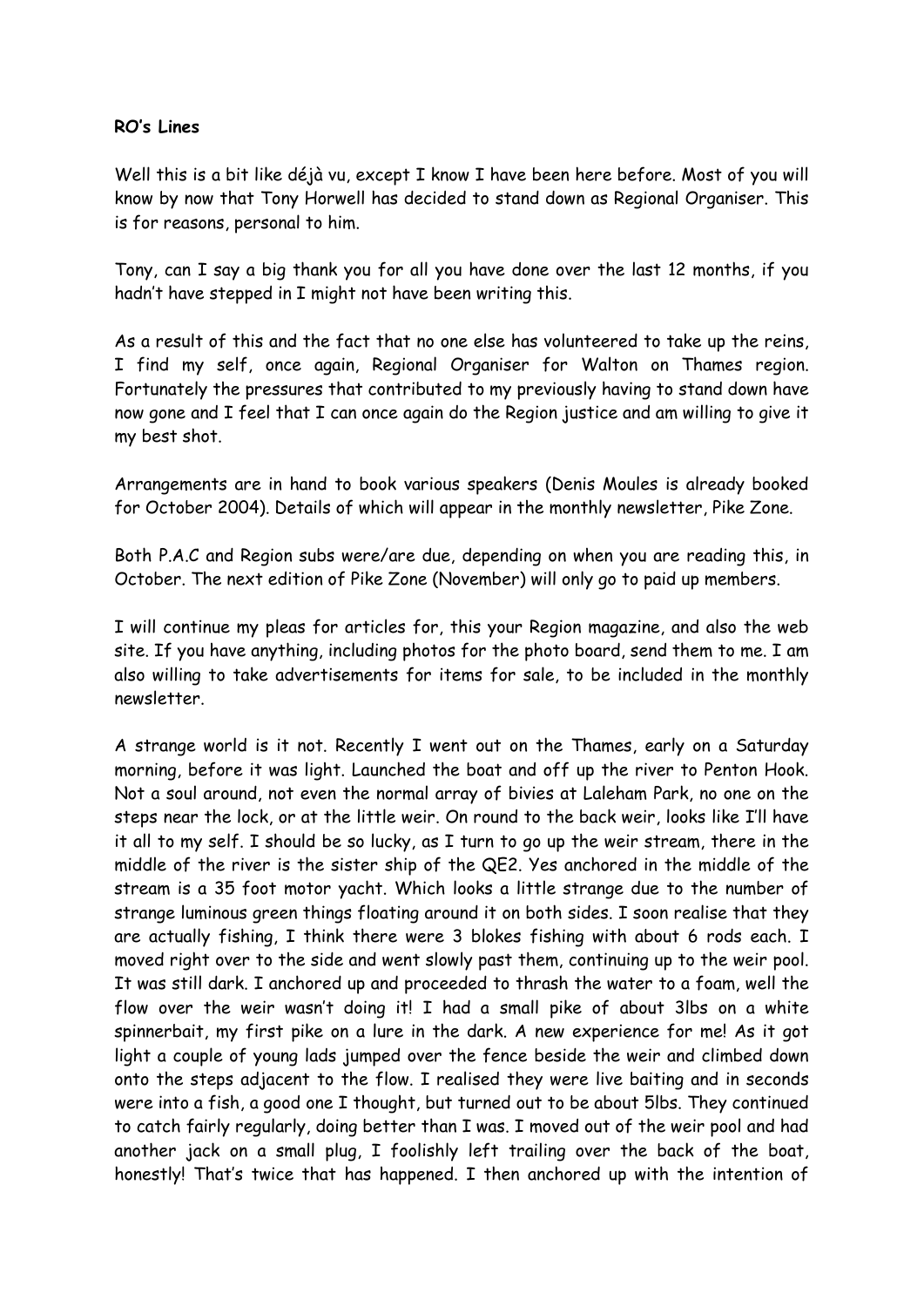trotting a small deadbait adjacent to the overhanging willows. It immediately became apparent this was not going to work, there wasn"t any flow. I made my way back to the small weir and, due to the fact there was no one fishing there, I cast the deadbait into the flow. The float cocked and disappeared, I thought I was over depth and it had snagged, but no it was a take. A pike of about 2lbs was unhooked at the side of the boat, none the worse or its encounter. I had a few more trots through and called it a day. An enjoyable 4 hours. On the way back to launch, I decided I would have a bash at maggot drowning the next morning.

The Sunday morning was bright and cold, with a stiff breeze. I set off for the Thames again, just a rod and reel a pocket full of bits and a large yellow bucket (to sit on).

When I arrived at about 8, there was an old man, fishing in the swim. This was grandfathers favourite swim 40 years ago. He even had a pike rod out, towards the old tree, just like my grandfather used to do. I set up and trotted the gentle flow, it rained over night. I then noticed the old boy playing a fish on his pike rod. He was getting in a bit of a mess, his landing net was out of reach. I ran up and offered to help, he smiled and accepted my offer. I netted the fish, about 6lbs and placed it on the bank. He just stood looking at it, I said "Do you need a hand unhook it?" Again he smiled and said 'Please'. He went to his tackle box and returned with a pair of long nosed pliers. Fortunately my forceps were in my pocket. I chinned the fish and lifted, the back hook was in the throat. I said are they barbed, he said yes but there doubles. I got him to gently pull the trace and then inverted the hook, it came out first time. The fish then kicked and swivelled around on my hand, great "esox revenge" and I"m not even fishing for them! I placed the fish in the net and he lifted it and put the net in the water allowing the fish to swim away. I placed my hand in my jacket pocket, it was bleeding profusely. Didn"t want him to see that! He said thanks and I walked back to where I was fishing, inspecting my hand as I went (nice gash on the little finger). As I walked back I thought, what would he have done if I hadn"t been there, he was obviously very wary of the fish, if not frightened. I then realised that this is why I joined the P.A.C all those years ago, in an attempt to educate anglers in pike handling and unhooking techniques. This incident made me realise the battle is not yet over. There may be all the high profile items, the nettings in Ireland, the anti"s and livebaits, but there was still a lot of work to be done in relation to the issue of pike care and unhooking.

I didn"t catch anything, went home with a sore hand and to top it all 100 meters from my home a girl drove straight into the front of my car, too busy waving goodbye to her mum!!!

Tight lines,

**Francis** 

Dave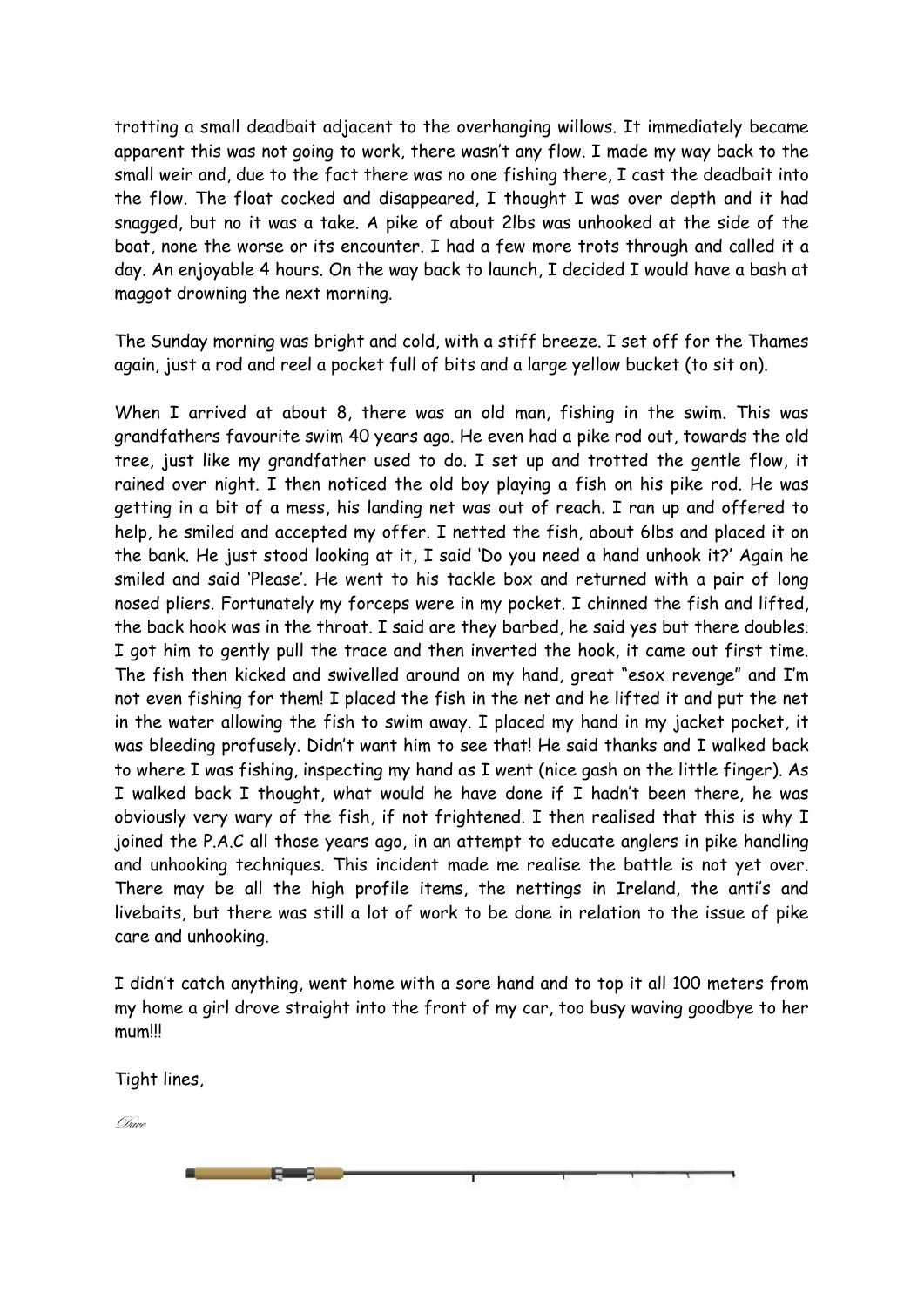#### **THE BEAST**

This past October saw me and my good fishing buddy Clive Fisher jetting off to Vancouver in British Columbia, Canada for 8 days on the Fraser River to try and catch a great white sturgeon. My interest in Sturgeon stemmed back a couple of years when I bought a book from Harris called "Great White Sturgeon Angling". Within this

excellent publication stills of this most prehistoric beast to huge proportions are seen leaping from the massive rivers within BC. I searched libraries, the web and weeklys but could find very little else written on this fabulous sporting fish. Eventually I contacted Anglers World who, by luck, used a guide in Chilliwack, BC known as Cascade Fishing Charters. I promptly booked up 3 days fishing in June last year, tagging it onto the end of a St. Lawrence carping trip. Despite all my efforts and travelling half way across



the world, the fish didn't want to play ball. The weather was foul, the fish dozy and all I came back with was a couple of twenties for the photo album. That small flying visit and the hugely impressive list of fish caught (up to 750lb) and the friendly guides, Marc and Alexis, fuelled the desire to return and catch a wacker.

And so to this year. After spending a couple of days sightseeing in Vancouver, Clive and I made our way to Chilliwack. A small town nestled about 90km east of Vancouver. We checked in the 4\* Rhombus Hotel and despite the nasty weather prayed to the fishy gods for some action.

The Fraser River is very long, fast and powerful. At approximately 630 miles long, it is free of any dams and enters the Pacific Ocean about 12 miles south of Vancouver. It was very majestic, especially as we were now in mid autumn when all the trees had turned magical gold and browns. The largest recorded white sturgeon was captured here and weighed over 1600lb! You can imagine hooking that on your 31b TC pike gear! The fish was around 18 feet in length, bigger than your average piker's boat!

During the late 1800's the Fraser River sturgeon were slaughtered by commercial net fisherman, Marc told us of horrific stories where they were used as fuel in the burners of the great steam trains. Now, however, before total decimation of the population the governing forces wised up and active conservation was implemented and is strictly enforced. (Catch and release, barbless hooks etc.)

The Great White Sturgeon is the largest of the Western world. They are a fabulous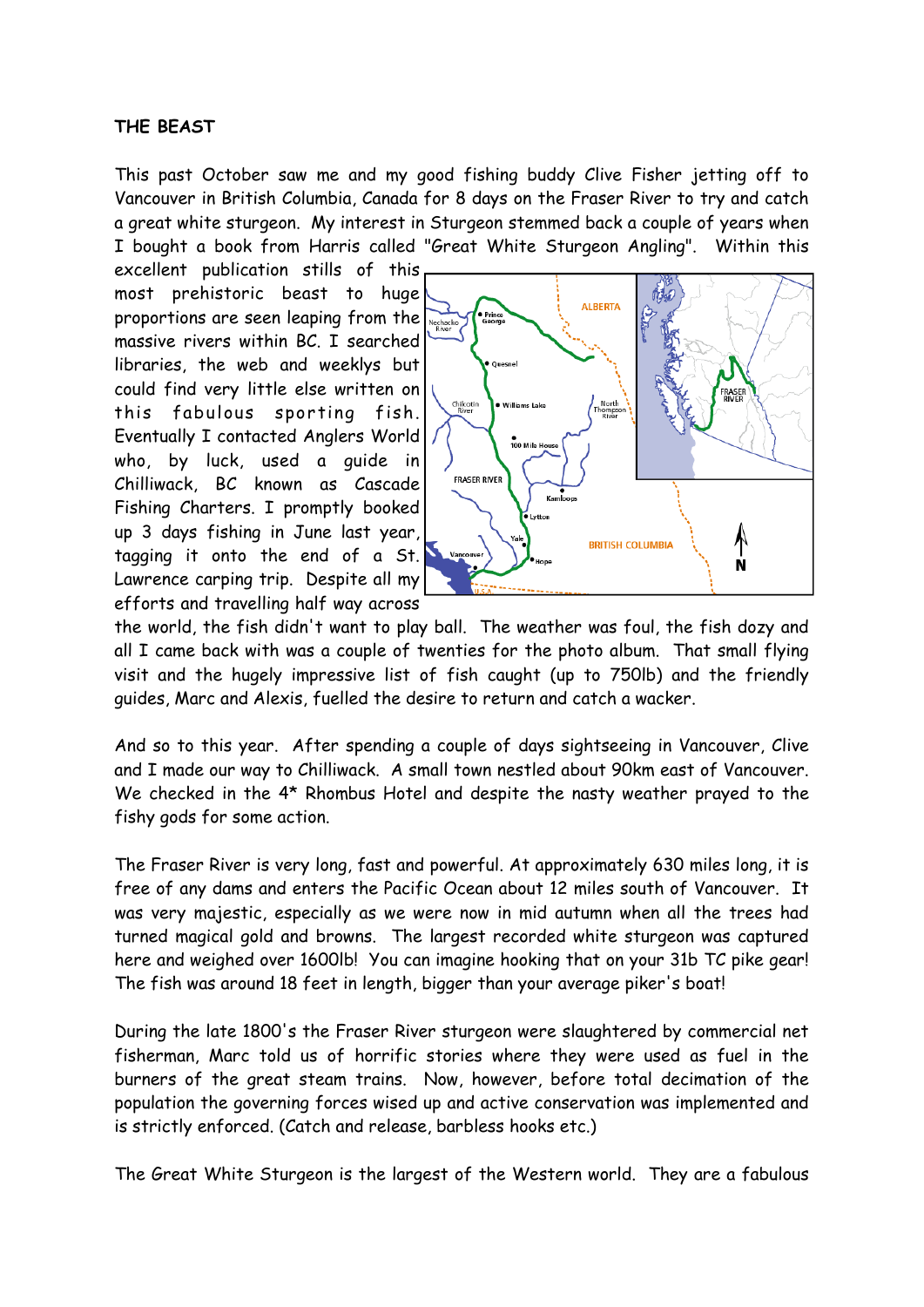fish to look at. A shovel nosed head houses two small black beady eyes, a huge "funnel" mouth and four sensory barbules for scurrying around on the bottom for potential grub. The long body is white/fawn in colour and is solid muscle, no flab hanging around here. Massive pectoral fins help the fish glide in the strong currents and a classic "V" tail powers the fish around, boy they are soooo strong! But the sturgy"s most distinguishing feature is the five rows of boney "scutes". These triangular "spurs" are sometimes razor sharp and during the course of our week we had some nasty cuts for souvenirs! They are made of dentine and enamel and are probably present to protect the fish from everything that ate them all those millions of years ago.

And so what of our trip? We began fishing on the Saturday morning. 95% of the fishing is done from the boat. Marc and Lex own 2, one a jet boat which houses a 350HP Chevy V-8 inboard; the other, slightly smaller, has a 200HP Yamaha outboard! Either of these two makes travelling up and down the l00km or so stretch of river they fish a doddle. I preferred the jet boat; you can't beat the roar of a V-8!

Our tactics were to moor up in a potential fishy looking haunt and try for an hour or so, if nothing was biting we upped anchor and shot off elsewhere. The tactics were very simple, 50lb class "LAMI GLASS" uptide rods were coupled to ABU multipliers, loaded with l00lb Berkely Whiplash braid, 60lb Big Game Hooklinks and 6/0 MUSTAD BIG GUN hooks ! Sound familiar? I think not! This set up is simply legered on the bottom. Nothing complicated here. Our baits were a selection of ditch eels, lamprey and salmon roe sacks. The lamprey and eels are "whipped" onto the hooklink with cotton while the salmon roe is placed into "bags" (old cut up ladies tights) to stop nuisance "squaw" fish nicking the bait. The trick to the fishing is hooking these feisty beats.

That first day saw Clive and I watching the rod tops like vultures in eager anticipation. Some bites were mistaken for Squaw fish, they like the salmon roe too. After a while we began to understand what was what. The Sturgie gives a good long solid pull on the rod tip. Sometimes, as we were to find out, this is a very gentle tug, other times an almighty rod wrencher! After a couple of steady pulls, the rod is removed from the holster, held at waist height and pointed at the fish. Then the waiting game begins. What you want is a good consistent pull upon which you wind down EL PRONTO and then WHAM set that hook. Marc gave me a roasting over the week for "Doing the Bass Pro" You know those strikes you see on American videos where it starts at the floor and ends up past your lower back! This is totally unnecessary. Marc reckons he has hooked fish by simply winding down super quick.

We hooked four sturgie on the first day, up to 351b, minnows compared to the big guys, but a start. Our second day saw me hook into a l00Ib and after landing that fish we really began to appreciate the power of these fish. It is astonishing the force they can exert, they simply don't give up. Everything is normally quite subdued until they get closer to the boat when they realise they are hooked.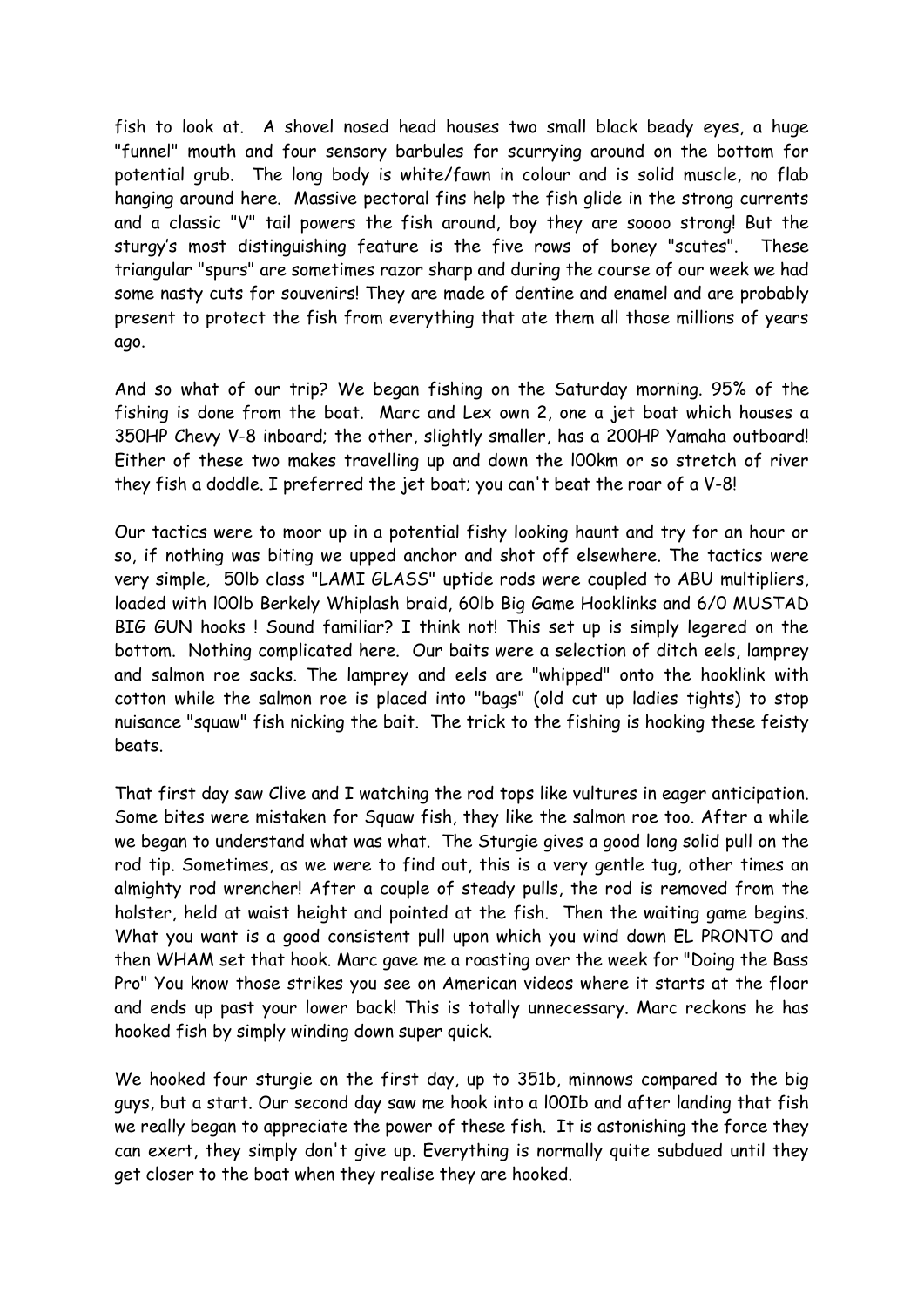Bearing in mind the strength of the tackle, just when you thought you were making headway, the fish would sear off. At times the rod would be bent double, multiplier squealing under the strain of the singing braid. Hold on hard or you'll lose that gear ! It took over 20 minutes to land the first l00Ib, I was over the moon. I have been lucky enough in the past to catch Nile Perch over the ton but pound per pound the sturgie fights 3 times as hard, no doubt at all.

Day 3 saw Clive bank his first biggie. It was 125lb and was utterly bionic like ahuge barbel on steroids! Clive was panting under the strain like an old cart horseand turned beet root red. Marc and Lex instinctively disconnect the anchor whenyou hook a big guy. A marker buoy is clipped onto it while you play the fish asyou literally chase the fish down stream. We ended up about 1.5 milesdownstream with that 125lb fish!

Our fourth and fifth days saw us bank some more cracking fish, Clive withanother l00lb and some smaller brothers around 90lb. We also saw a bald-eagle take a duck from the river ,another real bonus of the trip.

Friday 27th October was the red-letter day. Little did we know as scoffed down our morning porridge that we were in for a spectacular days fishing. The morning was pretty grim, the fog had failed to lift and as we ripped up the river I had doubts whether we would catch at all. We were fishing a spot known as Peters Island, a very pretty area where the river splits around a gravel bar island. Our baits were in the slack water where the two currents met. I had the first fish of 4lb, Clive the second at 351b, and then the BEAST. The bite was a gentle affair, probably the smallest "tug" of the week. I got ready for the strike, waited for the tip to pull down steadily and then BOOM, set the BIG GUN home. What happened next was mental! An enormous bulk of fish erupted skywards out of the water like a cruise missile. "Big Fish" Mark shouted. For 45 minutes we played cat and mouse, I would gain a few yards then the fish would sear off with the hump. For possibly 10 minutes of those the fish sat on the bottom directly below the boat, not moving while I sweated like a pig trying to move the damn thing. My wrists ached, my back was singing with effort and I strained so hard at one stage I even thought my haemorrhoids popped out to say HELLO.

After a really excellent scrap and four out-of-water handshakes he was mine. At 6 feet 10 inches Marc reckoned he was about 2251b and around 40 years old. I was past caring, I was knackered. It was a real angling treasure to be in the water with such a beast as we rattled off the pictures, something I won't forget in a long time! We not only had that big 'un but also a 130, 2  $\times$  90, 1  $\times$  60, all in all 8 fish totalling 650lb. There can't be many places in the world that you get an average like that!

A good few beers were consumed in the bar that night. Our final day was again spent at Peters Island and although not as hectic we still managed a 1201b and 50lb. Our final total for the week was 53 for 19031b.  $1 \times 200$ ,  $5 \times 100$  and  $3 \times 90$ , not bad fishing eh?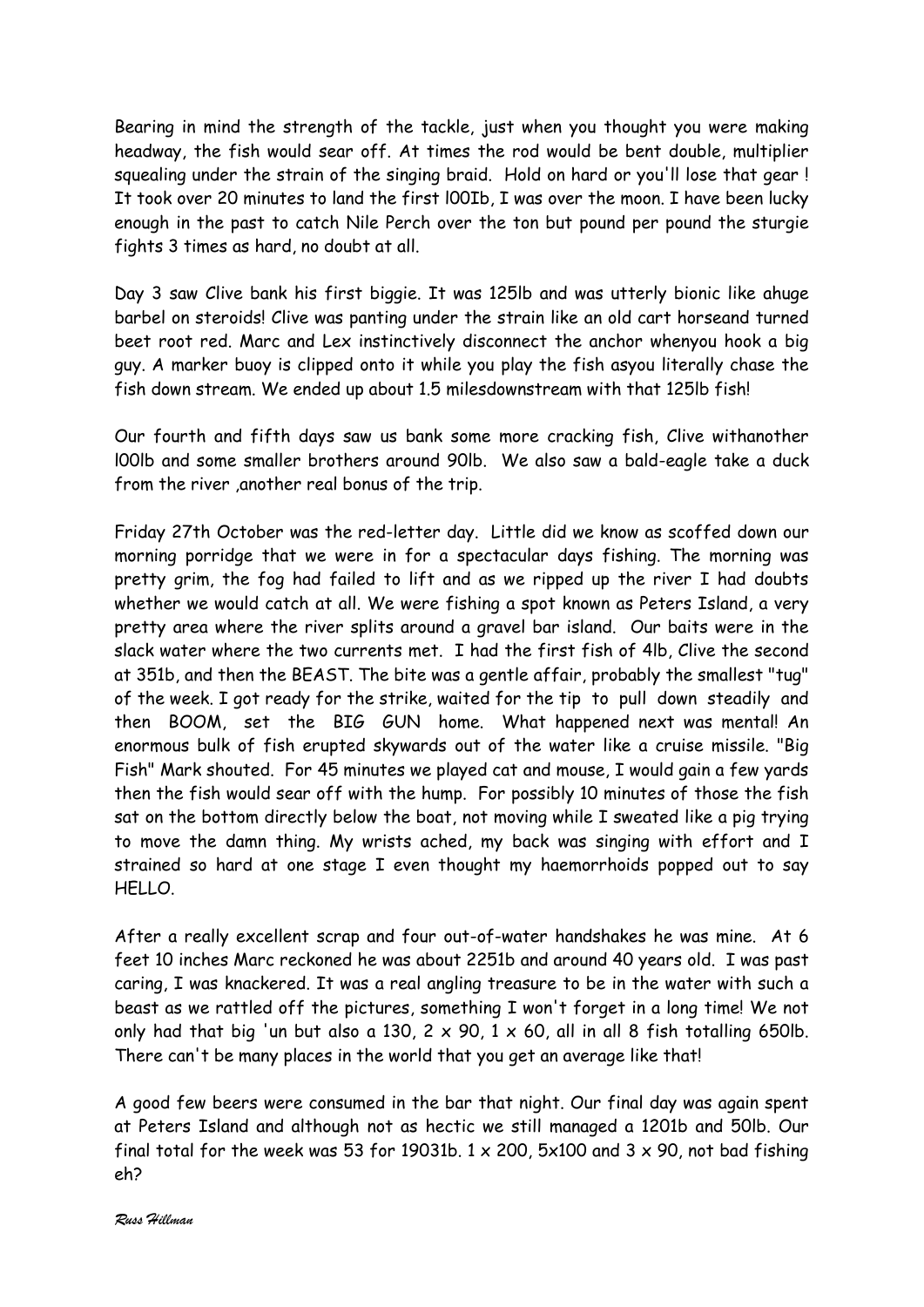### **Reality**

Ron Blake stared down at his latest acquisitions as they lay across his workbench. A pristine jet-black seven foot jerkbait rod fitted with a top of the range multiplier loaded to the gunwales with shiny fifty pound braid, he ran his thumb across it's lay then contemplated the twelve large jerkbaits (six bulldawgs and six suicks) all brand new each carrying it's own solid wire trace.

Carried away he imagined that by the following evening he would be the current holder of the biggest lure caught pike in the British Isles, with all this wonderful gear how could he miss? Breaking from his reverie he reverently packed the gear and stowed it in his small back pack then went to bed sleeping soundly till his five o'clock alarm call.

The following evening found him dejectedly standing on a rapidly darkening riverbank shoulders bowed thoroughly worn out rapidly realising that the most frequent malfunction in modem lure fishing is the angler himself not helped by an overactive imagination, and that this form of fishing is not just chuck it and chance it.

CWJ White



#### **Cheeky Minky**

It was late September on the Mackinaw River, in the air a hint of the winter to come. I had just spent a while leaning against a silver birch watching an angler fish out a Beatis hatch and take some nice trout.

Not being a trout merchant I proceeded to walk upstream to the Blue-Spruce section where I had been told a few nice size Northern Pike could be found. On arriving I instantly centred my interest on the narrow dark line of the undercut far bank, forty yards further on this line widened to look like an underwater cave. I moved quietly into position.

Setting up a 9 weight (forward taper) floating line and six feet of Hard Mason with six inches of eighteen pound b/s single strand wire, to this I attached a yellow Dahlberg diver, not a Mega-diver.

The cold grip of the water moved up my wader clad calf to my thigh as I carefully waded deeper my staff probing before me. Finding a secure spot I dropped the lines head on the fast centre channel and paid some out then made two false casts and fired off.

My target area was only forty feet away but the lure fell on the edge of fast water and was swept away, so paying out a bit more line I started again. This time the lure plopped down right on the banks edge and sank to an eight count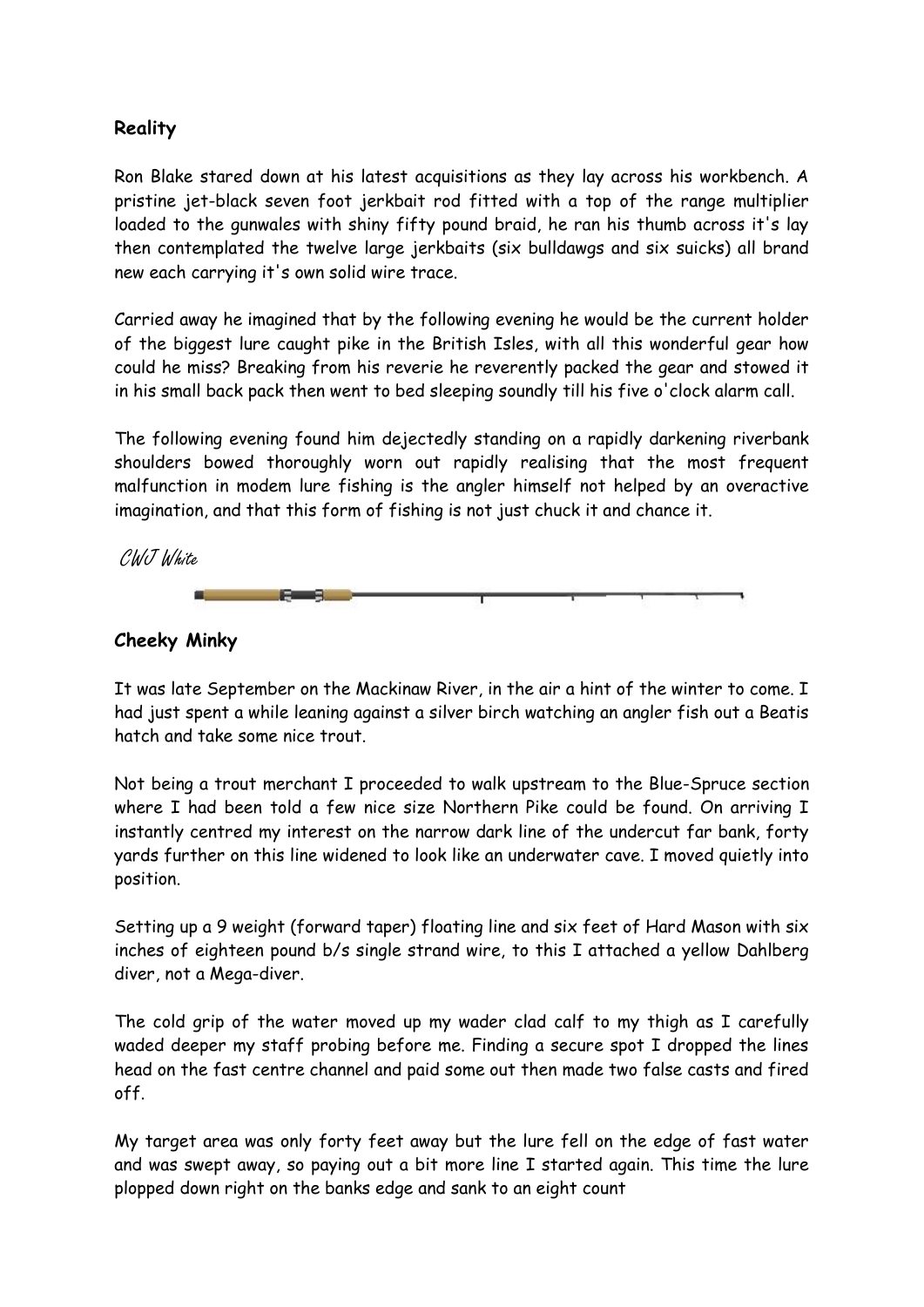Raising the rod high to clear the fast centre I gave it a twitch and had the satisfaction of seeing an explosion of gold and green in the clear water, the fish then took off down stream spray flying from the running tine.

Wading carefully to a shallow bank where after a couple of minutes the contest was over and a nice ten pounder was netted and released. It was time for some victuals so I headed for one of the large flat rocks that line this riverbank.

As I reached the rock the black snarling head of a dog-mink came over the opposite side knowing full well that you do not play games with a mustelid, I swallowed and backed off moving to another rock farther along, where I had an uneasy snack.

Re-entering the water I proceeded to cast. After some minutes there was a terrific take on the BACK cast. As you have no doubt guessed it was the mink now sporting a yellow Dahlberg the 1/0 barbless firmly in its lip.

The animal snarled and spat then jumped in and swam purposefully towards me, my only recourse was to trap him in the net then half drown him. I then removed the hook and dumped the sodden bundle behind a rock and took off at a rate of knots, from sixty feet I heard the scream of rage.

Roughly two months later a chap I did not know overheard me talking about the Blue Spruce section at work and decided to give it a go. Doug Taylor came in hysterical and rushed out again as this fellow came through the door on sticks.

For the next hour he regaled us with the sad tale of how he was attacked by a baby black panther that bit a lump out of his arse as he ate his sandwiches.

"You know, it's nearly impossible to stop yourself laughing, isn't it"



#### **RODRAGE**

Ed lounged in the deckchair recovering from his short stay in the Missoulah City Hospital. His thoughts rolled back to some six months previous while on a fortnights holiday in England he had attended a Pike Anglers Club seminar.

One pugnacious looking speaker held the view that he could fish wherever he chose and if challenged would deck the offender, no matter who they were. Being a product of the New York Queens district this tough approach appealed to Ed and on his return to the States resolved to give it a try, and so it was that he pulled his 4+4 Jeep off the road and parked under a tree.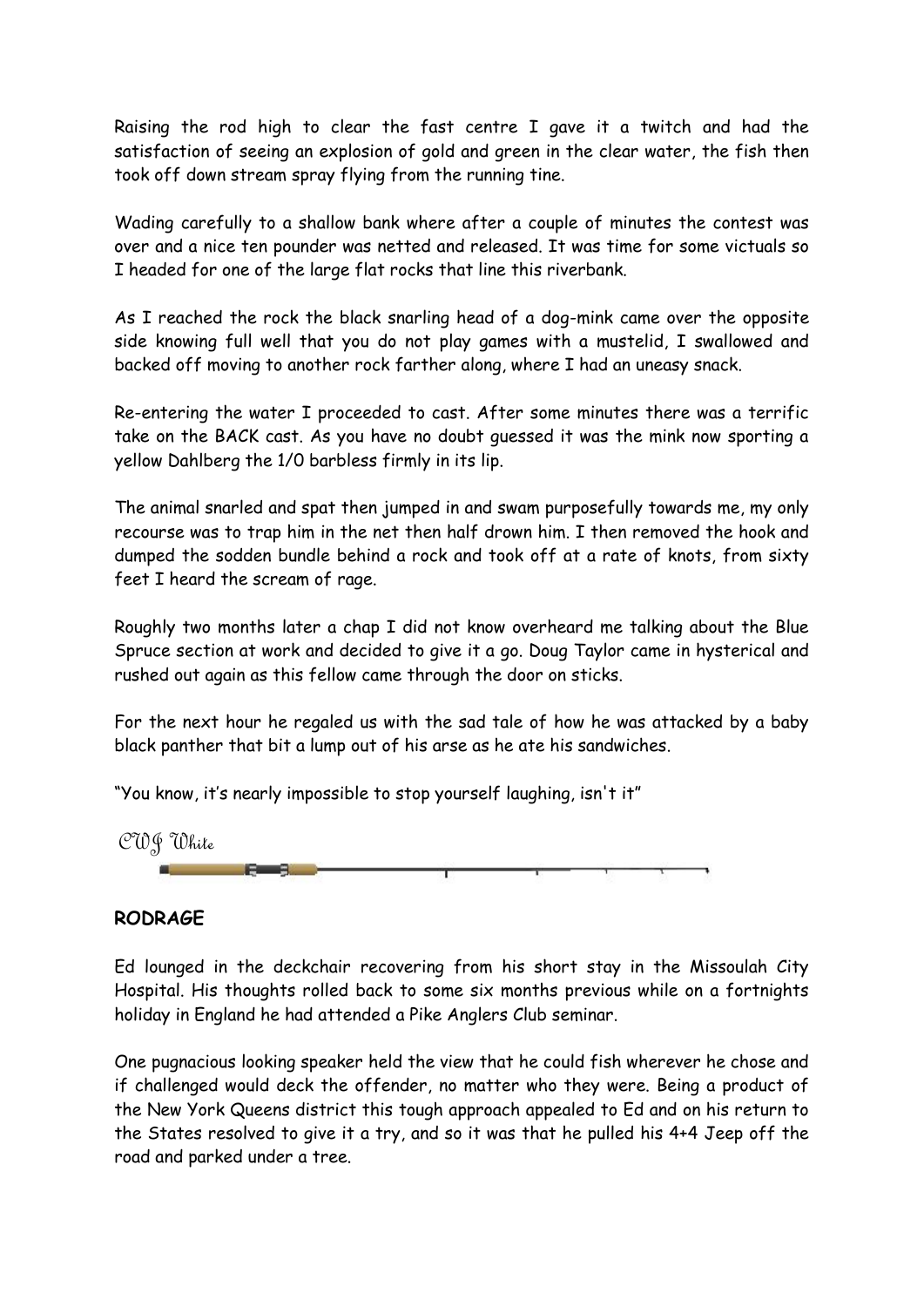Taking his baitcaster he climbed a four bar fence and surveyed a two acre lake that just screamed "Smallmouth Bass", walked to the waters edge and commenced casting.

"Hey, who said you could fish this hear ya lake, boy?" Ed stiffened and turned. The question came from a short grey-haired thickset guy (who looked a tad familiar) slitting his eyes and thrusting out his chin.

Ed rasped in true Clint Eastwood style "Nuts to you asshole".

This obviously had the required affect the guy stood speechless as Ed smirked, then two left jabs and a hard right uppercut dropped Ed in his tracks-

"OK, you are gonna be just fine but could you speak just a bit louder" it was the voice of a paramedic

Out of the mess of broken teeth and torn gums a querulous answer, "I thought that Rocky Marciano was dead?

CWJ White

**Part of the United States** 

#### **Worms**

The heat of the day was becoming evident as he entered the Rathead Diner on Main Street. His oppressive bulk (26 stone) combined with his tack of height (4ft 5in) gave him an unforgettable tank like quality of aggression. He bellowed "Gimmee a cold beer and a bowl of chillidawg, pronto"

His meal served, he hunched over and spooned the red mixture into his mouth, eyes masked by the peak of his soiled Dr Juice cap. Zeb Puncas was the Roper County channel-cat champion and had been for quite a few years. Thirty-eight and was still single and everyone of Roper Counties five thousand inhabitants knew why, Catfish!

A tall thin shadow fell across the table as Elk Larson shrugged into the opposite bench -seat making Zeb look up.

"I hear yer a courting, who is she?" Elk was surprised by a reply.

"Lily Aimes of Ripple Creek"

"A looker?" Elk craned forward encouraged.

"Nope, old Gabe"s coon hound looks better"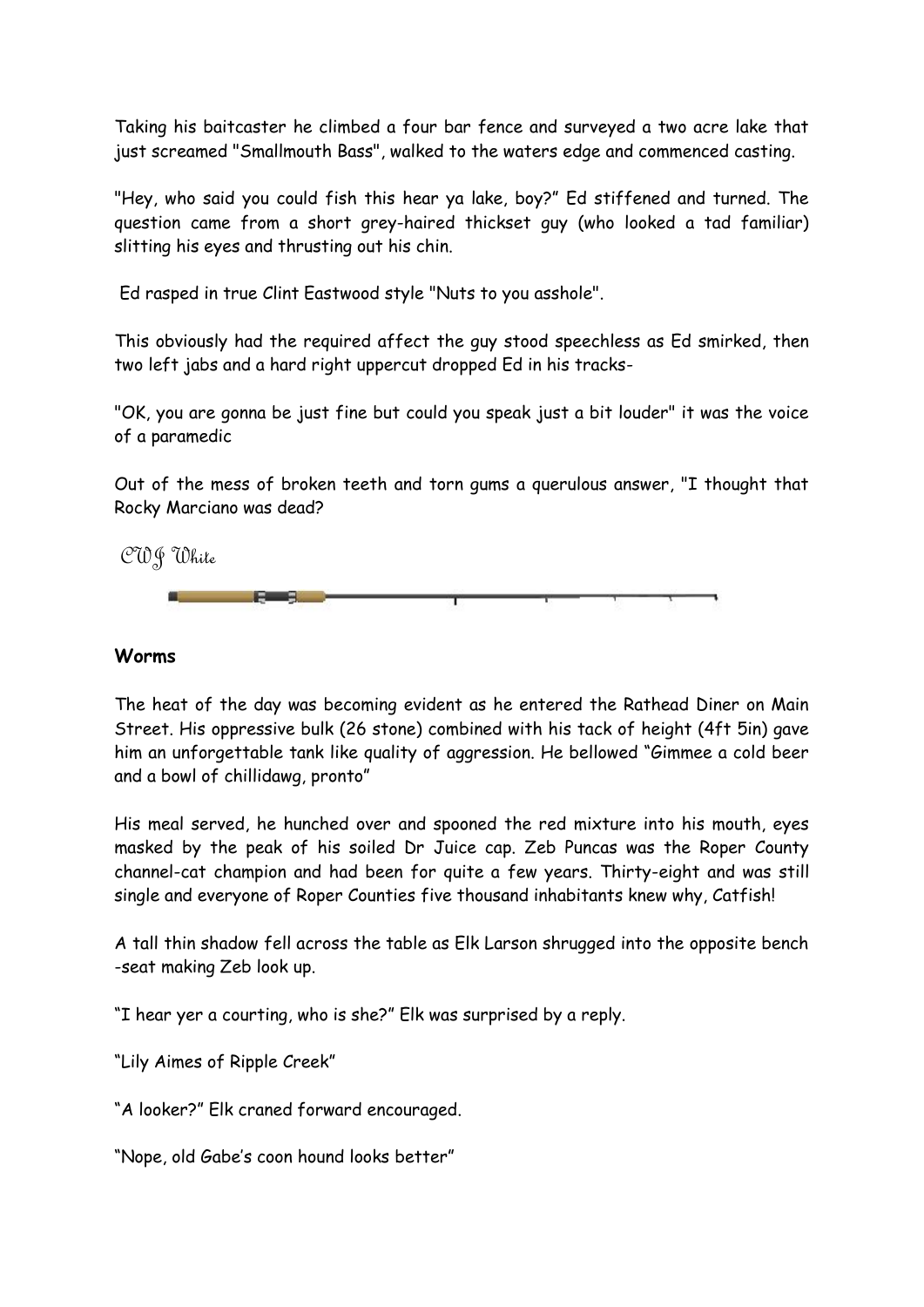"Must have money, then?"

"Nope. Poor as a church mouse and while yer interested she's seventy-six years old". At this Elk blanched, his prominent adam"s apple bobbed.

"Holy horntoads! What's she got then?"

Zeb considered his reply, then said. "She's got twelve acres of the finest nightcrawler terrain in Roper County" Elks jaw sagged in disbelief but he did not laugh.

Well, true love ran out four months later when Lily sold her night-crawler terrain to a local developer, and Zeb, well the last I heard he was suing her for vandalism.



# **BUNGSAM LAN - THE WORLDS BEST DAY TICKET WATER!**

As I opened my van door at Heathrow Terminal 4, the bitingly cold wind took my breath away. It was a bleak February morning and I was so glad to be jetting off to foreign shores. My latest fishing adventure was taking angling buddy Clive Fisher to Bangkok, Thailand to fish the staggering Bungsam Lan, a 30 acre "Day Ticket" water situated in Bang-Kapi, a suburb of Bangkok. Our host was Stu Brewster, owner and guide of this company "Exotic Oriental". Stu formed his company 3 years ago when he realised anglers would love the thrill of fishing Bungsam-Lan. A painter/decorator by trade, he is married to the energetic Tun and is fluent in Thai language, absolutely essential as no one we met spoke a word of English unless they were trying to sell you something.

Our ten-hour flight was boring. The excitement of fishing a new destination keeps spirits up, I really buzz whenever I cast a line on foreign shores, and you never know if you might get that continental whacker. I had read in old copies of Carp World that this venue held some real kippers, the king of the lake being Arapima, a South American catfish rumoured to be in excess of 4001b! Surely not true? We were about to find out.



Upon reaching Bangkok I couldn't help but chuckle as the taxi took us to the hotel. The sights, sounds and smells as you are whisked through hot, humid jam-packed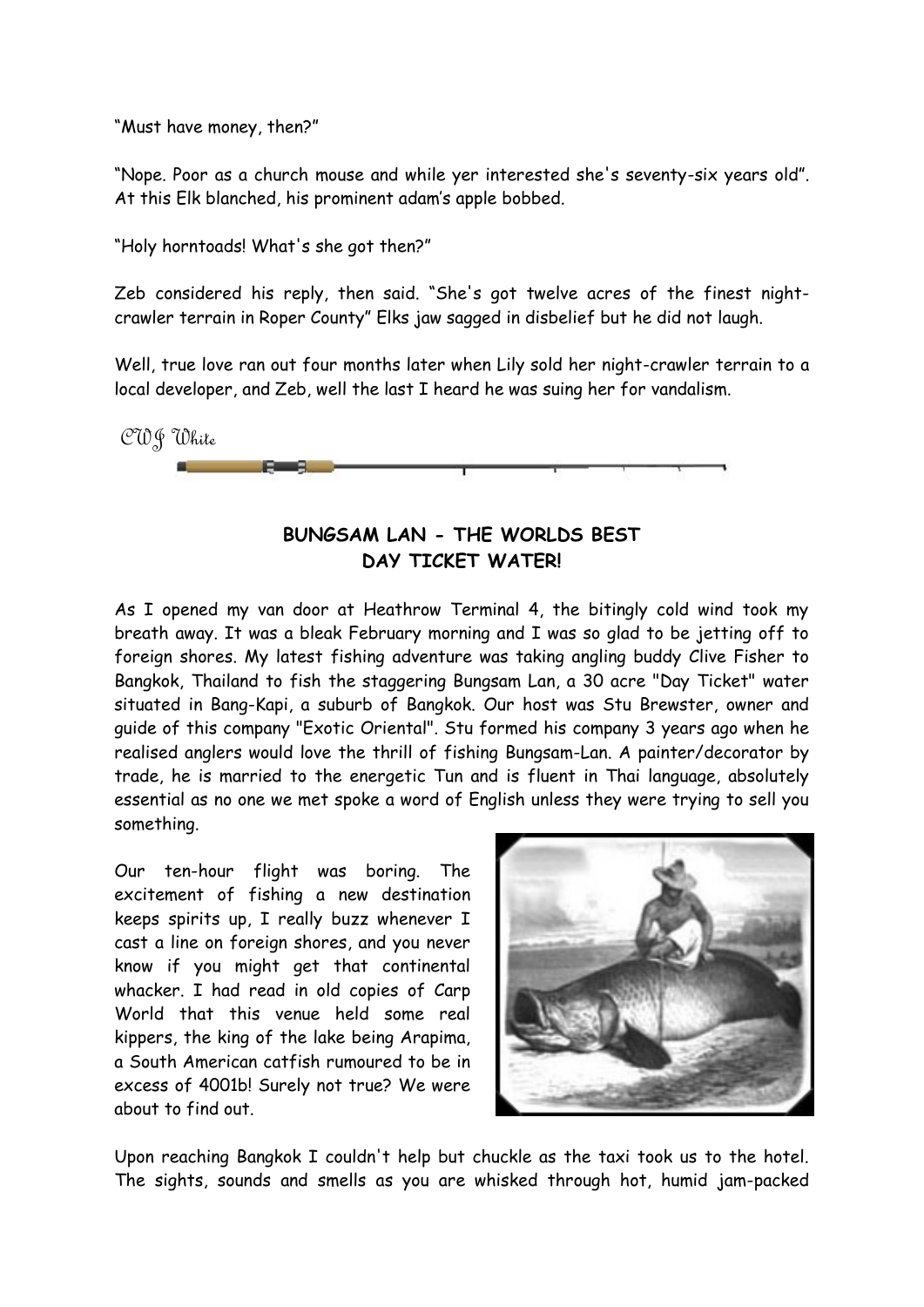streets is eye opening. The whole city moves with breath taking pace. Psychotic drivers change lane at will, mad scooters with helmet-less riders and assorted cargo zig-zag between us, mental tut-tuts belched neat two stroke fumes as foreign passengers are zipped about at such frenetic pace you think there lives depended on it. There were stalls on the roadside selling any and everything. Items, which particularly caught the eye, were the mouth-watering selection of deep fried bugs and insects for that finger licking taste!

Our first day was spent recovering from the inevitable jet lag and tiredness you suffer from 10 hours in crap seating. The hotel was comfortable and clean, an adequate base to get some much needed kip. Now you may have heard about the reputation of Bangkok nightlife. Our first taste of it came on the Saturday night with a visit to "Nana" Plaza, the centre of all "Entertainment"! I would love to tell you about some of the things that we saw that evening but being a family paper I don't think the editor will allow! Let's just say pretty much anything goes!

The following morning an air-conditioned mini bus ferried us with sore, jaded heads to our fishing destination. At last! Pulling into the car park a spectacular sight greeted us, a real tropical oasis. We crossed a small, rickety old wooden bridge lined with huge pot plants and water lilies of gorgeous colours dotted the "moat" below us. After passing through the reception/tackle shop the true splendour stood before us. The lake is probably 25 acres in size, roughly rectangular in shape with a small 2-acre "lagoon" located in the top right hand corner. A general walkway bisects, this area being where the locals normally fish because it's the cheapest. The right hand side of the lake has 20 or so fishing huts jutting into the water, these special bamboo houses had all the creature comforts, sun loungers, running water and electricity for those home from home comforts. Talk about slumming it! As it was a Sunday there were literally hundreds of locals fishing, even whole families enjoying their day out. Masses of fluorescent bungs were being cast out from every angle, all laden with huge balls of bait. It sure was a sight! The most amazing thing that struck us was the fish! There were seething masses of silvery olive backs breaking everywhere we set our eyes, and good sizes too! I just couldn't possibly see us blanking. Apparently, there are over 30 species offish present, from minnow to goliath.

Stu told us of the legendary Arapima, of which there are now six (2 unfortunately died days after capture by European Anglers last year) that were introduced four years ago at 20-30 pounds in weight. The biggest is now a whopping 4501b plus. How's that for rich water? Couple that with the Mekong catfish to over 2201b, giant Siamese carp (kahor) to over 2001b, snake headed catfish, mud carp, suckers, small headed river carp and you get a sort of idea of the density and variety.

We settled into our luxury home while Stu tooted off with a trolley (!) to get some bait. I had been prior warned of the ferocious power these cats had and brought suitable gear. Nine and a half-foot Conoflex six-pound test rods and Penn uptiders were coupled with Shimano big baitrunners, 75lb whiplash braid and 80lb fireline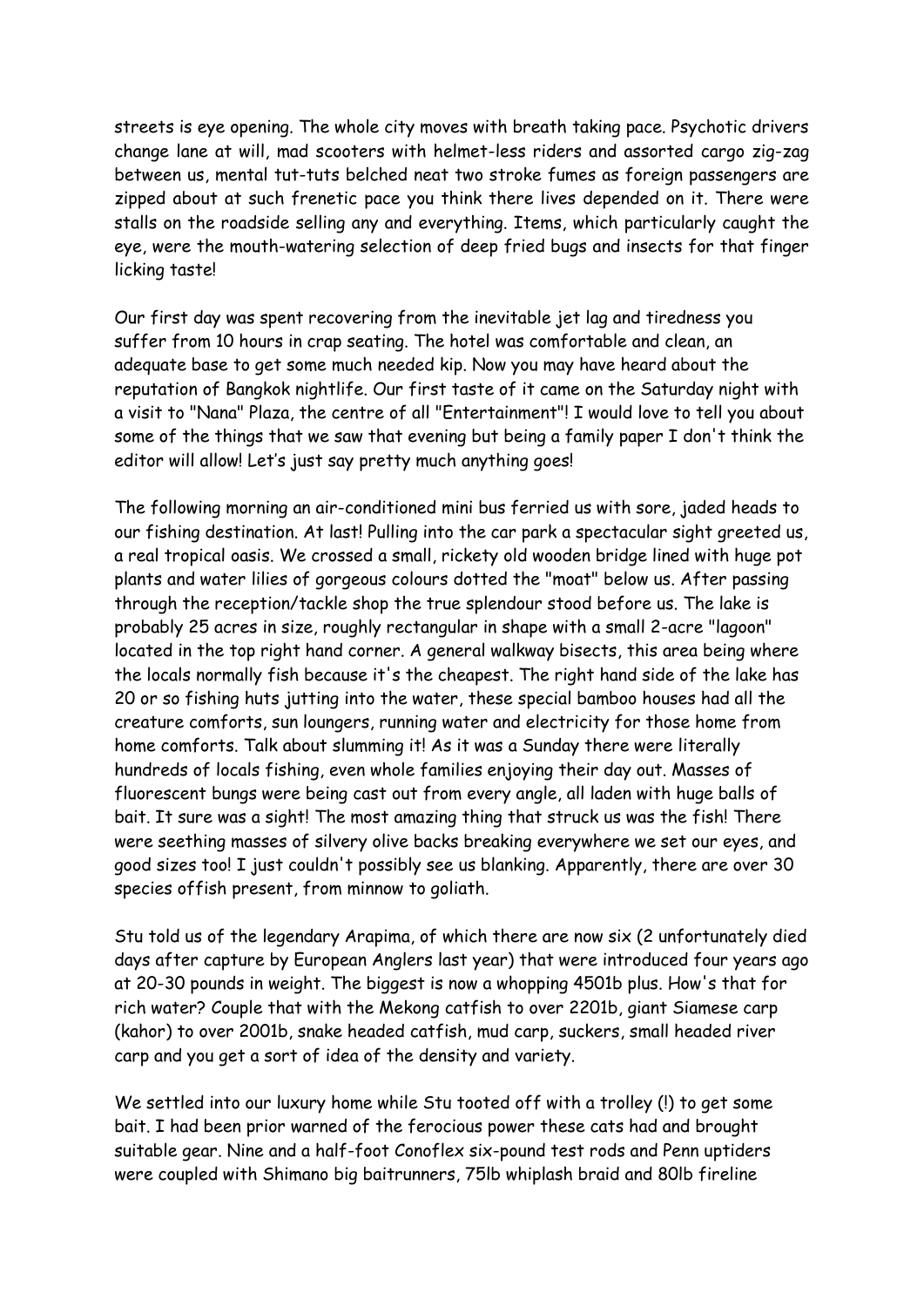leaders.

Sound over the top? I think not! Stu returned with a hernia inducing size bag of bread crusts, his knees buckling under the weight and strain! (about 40 kg of bait!)

The method of catching our quarry was simplicity itself. A small pike bung was set about 6 feet deep below which a coil feeder and a very short 2-3 inch hook length tied. The cunning part was getting the bait texture correct; about 201b of chopped bread crust is put in a mixing bowl to which was added a fishmeal mix and a liberal dose of coconut milk! This is sloshed about until a good sticky consistency is achieved. A huge handful is moulded hard around the coil feeder while 3 or 4 strips of crust squeezed together to form a "block". This is threaded twice up the hookshank and then put in the method ball. The whole ball probably weighed 10oz! I took my time in casting on the first chuck, not wanting to look a wally in front of the locals! The carbon creaked under the strain as it flew out 40-50 yards. Rods out, Clive and I grinned as we settled back for some fishy action. It was only 10 seconds or so before the floats started bobbing about as fish plucked the nosh. Sure enough, after 10 eventful minutes, Clives bait runner screamed into life, at such pace I was sure it would blow up!

The whiplash braid skating across the pea green water. The ferociousness of the take was met with a strike that thudded the rod over in a lovely parabola, setting the continental penetrator hook home. The fish went berserk, changing directions frequently and pulling the rod over in savage curves, and I mean SAVAGE. It was like putting coals on a bull terriers backside! For 10 minutes the fish darted and weaved while Clive strained and heaved! Just when we thought it was beat, off it would charge again! I am sure the warm water contributed to the bionic metabolism. To our left we had a huge bank of bridge pilings, underneath us was the huts wooden structure and on our right a big bank of cabbages and boy did they know it! We slipped the net finally under our first prize, a Mekong cat of around 201b.

It was unbelievable such a small fish could battle so hard. You can hardly describe these fish as pretty. They have a huge rubbery mouth, silvery olive coloured, scaleless, diamond shaped body - almost tench like. The powerful huge forked tail gives the fish its massive power. We were chuffed at our first Thai fish, at least we weren't going to blank, in fact, far from it. Over the following days the fish came thick and fast, all scrapping like tigers, testing man and tackle to the limit. On many occasion during the humid days the bait was engulfed by a hungry Mekong cat or its smaller brother, the Sawai. Utmost attention had to be paid as the bung touched down as failing to engage the bait runner lever forward would result in the whole lot being towed in as yours truly found out! I literally cast out, turned for a second and "plop"! £400.00 of rod and reel sunk into the depths! Luckily a quick Tarzan impression saved what would have been a costly mistake!

We really were hauling, I was lucky enough on the evening of the second day to catch the biggest cat a guest of Stu had landed. At 33kg (741b) it was a superb fight and at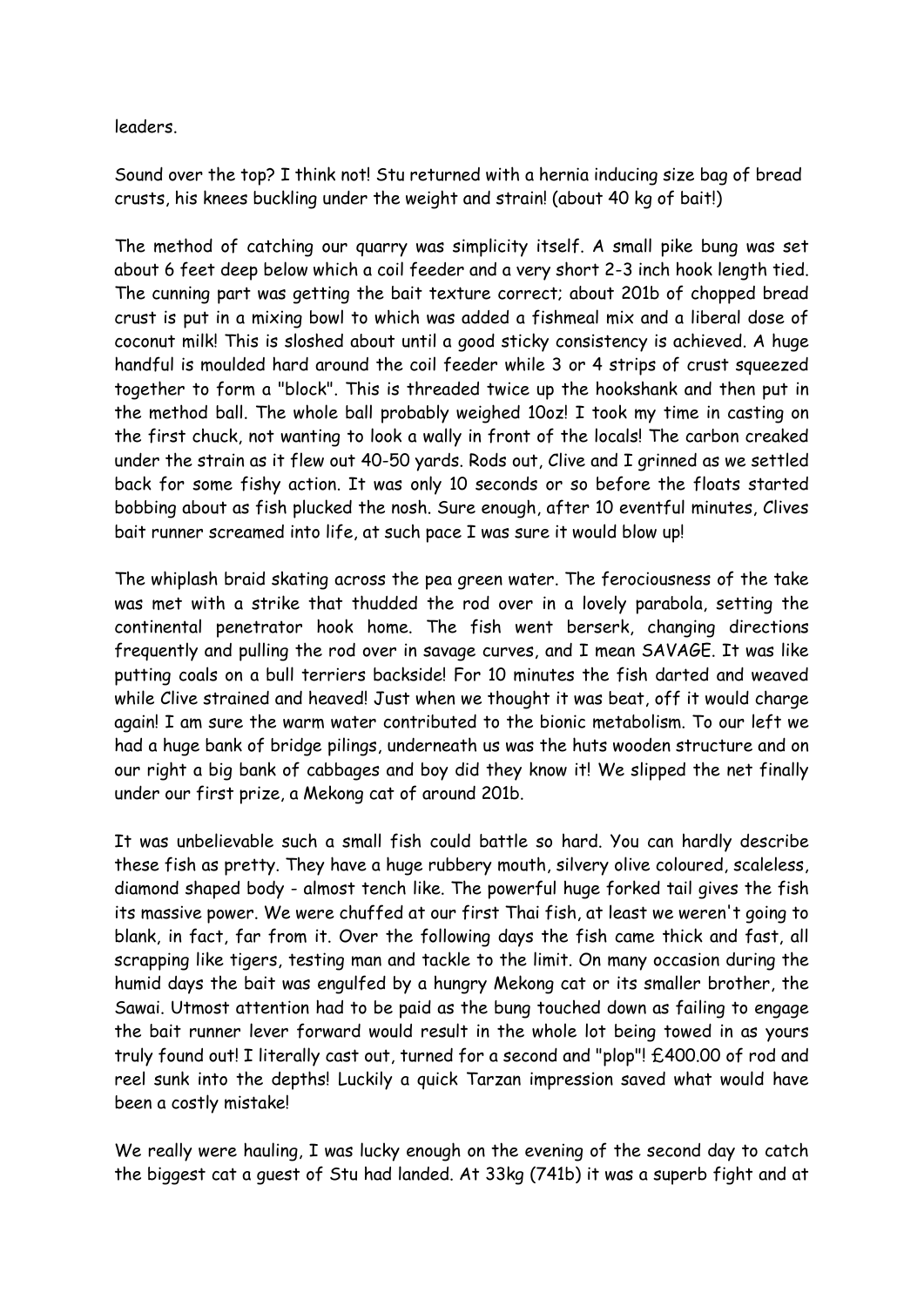times had to 61b T.C. rod tip bent parallel to the butt! We landed all manner of fish including pirania, giant suckerfish, mud carp, small headed-chowprior rover carp and sawai. After 3 days of constant action I decided to try for the real kippers, the legendary Arapima. We had a specimen of about 10 feet in



**A Mekong Catfish**

length (!) porpoise in roughly the same spot on the same time on the previous days. It was massive in proportions, almost nessie like, a real beast of the murk. Its long silvery body was tipped in red around the scales and it would probably need a harpoon to stop it rather than a hook! I tried with one rod for the last 3 days of our trip with a roach like live bait but alas I can't report any epic battles!

If the arapima is the king of Bungsum Lan then the kahor carp is the prince. They are the most sort after fish in the lake with 200 odd fish up to over 200lb in weight. A very, short, stocky, heavily bronzed scaled member of the cyprinids, they are very elusive and don't give themselves up easily. Stu has landed 3 of 5 in all the time he has fished there. A local caught a stunning specimen of 45-501b during our visit and what a privilege it was to witness such a special fish.

And so what of our final tally? We fished for 6 days between 9am-6pm and landed 161 fish, myself 98 and Clive 61 for a total weight of 3747lb. This was an average of 23lb per fish. The 74lb was the biggest, however I'm sure in some of those storming unstoppable runs we didn't land there was some real kippers!

There can't be many places world wide that give you that kind of action, I'm real glad that I have experienced it! GO FOR IT

Cheers, tatty bye - Russ Manning

Exotic Oriental is on : Mobile 07970 979290 or on the web at www.exoticoriental.co.uk

*Russ Hillman*